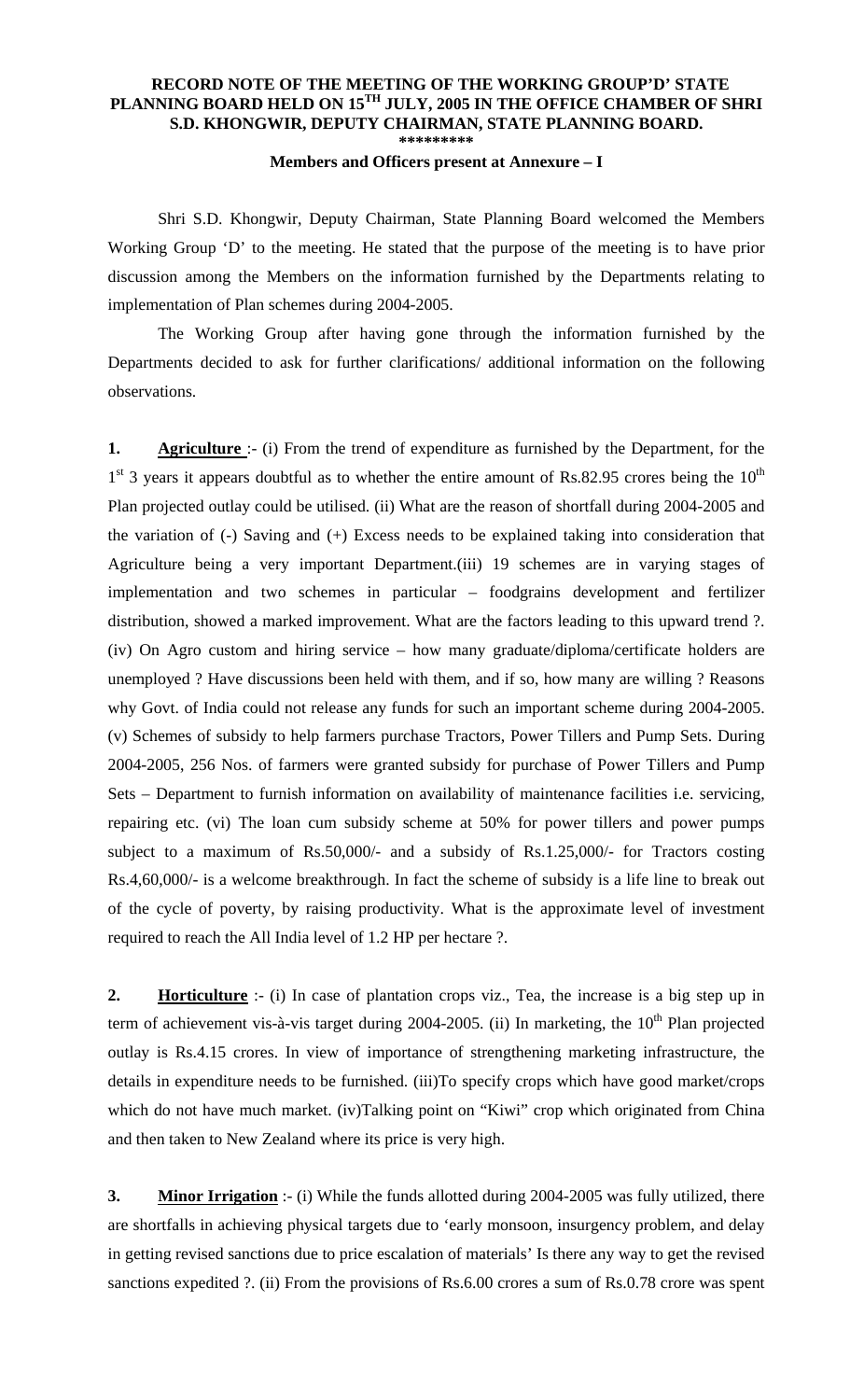during 2004-2005. What is the latest policy in maintaining the completed schemes which should be the responsibility of the beneficiaries ?.

**4. Fisheries** :- The low Plan Outlay is further compounded by relatively low level of developmental expenditure which is unfortunate. Can the Department think of any extraordinary efforts at least to partially fulfill the  $10<sup>th</sup>$  Plan targets, keeping in view the availability of a high internal market for fish.

**5. Animal Husbandry & Veterinary** :- (i) Considering the trend of expenditure, will the Department be able to utilize the entire amount of  $10<sup>th</sup>$  Plan. (ii) NABARD Loan (Cattle Development) expended Rs.9.92 lakhs during 2004-2005 Department to furnish details of the scheme. (iii) Cattle and Buffalo Development: There are 4(four) Cattle Farms and 1(one) Buffalo Farm. During 2004-2005 348 stocks were reared and 99 calves produced. Significance of this stock in terms of help to farmers. (iv) Feed and Fodder at reasonable rates are crucial inputs. What is the state's annual requirement of feed. How is the deficit met?.(v) Poultry development : There are 10 Government poultry farms and 1 Duck farm. During 2004-2005 The total number of chicks, layers broilers etc. appears to be comparatively low compared to the large number of farms. Similarly in the case of egg production, sheep, goat and piggery development.

**6. Dairy Development**: There are 3 dairy plants. Are statistics available on the annual milk consumption in the state and the share of distribution between the Government dairy plants and private producers. Are the Government chilling plants running at a loss or profit ? The Department proposed a revolving fund for running the plants on a commercial basis. Has the scheme been approved ?.

**7. Housing** :- (i) There is a shortfall of expenditure during 2004-2005. Please indicate reasons for not getting technical clearance and non receipt of loan. (ii) Under Rural Housing scheme, to provide CGI Sheets to  $48.000$  families. Can the  $10<sup>th</sup>$  Plan target be met. The scheme on developing plots on hire purchase is not doing well. Why are LIC/GIC loans not materializing?. (iii) To furnish details on assistance to Meghalaya State Housing Board which is Rs.15 lakhs as Grant-in-aid. (iv) Will the Rs.4.50 crores  $10<sup>th</sup>$  Plan Outlay be the final settlement in paying up the Housing Board's dues to HUDCO?.

**8. Police Housing** :- Will the Department be able to fully utilize the  $10<sup>th</sup>$  Plan outlay of Rs.13.20 crores. What is the current level of satisfaction ? Considering the needs of security the outlay under Police Housing needs to be increased to a 75% level of satisfaction. Does the Department agree, if so, what is the additional investment required ?.

**9. Civil Defence and Home Guards** :- Department should submit the expenditure during each year and should be responsible to obtain the figures from the PWD.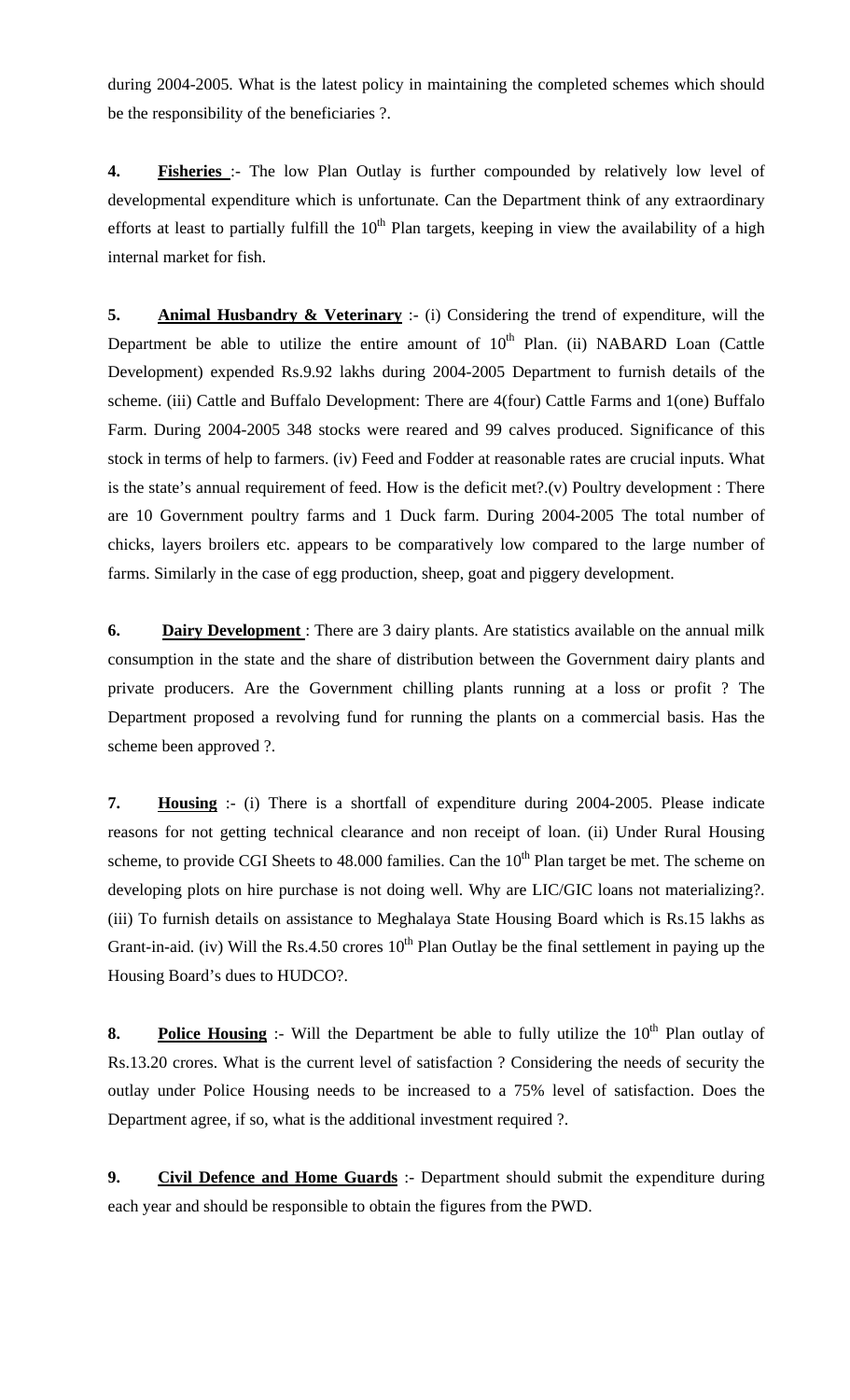| 10.  |                                                |           |                                        | <b>P.H.E.</b> :- (i) Require further details in the following proforma-             |                                                                                    |
|------|------------------------------------------------|-----------|----------------------------------------|-------------------------------------------------------------------------------------|------------------------------------------------------------------------------------|
|      |                                                | 2005-2006 | 2006-2007                              | Nos. of NC/PC                                                                       |                                                                                    |
|      | <b>Rural Water Supply</b>                      | Proposed  | Proposed                               | Remaining to be covered throughout the<br>State, to be taken up in the $11th$ Plan. |                                                                                    |
| (ii) | Require update information on the following :- |           |                                        |                                                                                     |                                                                                    |
|      | <b>GSWSS</b>                                   |           | Town Original cost Latest Revised cost | Total expenditure incurred                                                          | Accelerate<br>amount<br>required to<br>make the<br>schemes<br>fully<br>Operational |
|      | Shillong                                       |           |                                        |                                                                                     |                                                                                    |
|      | Tura                                           |           |                                        |                                                                                     |                                                                                    |

(iii) Give salient features to integrate municipal sources with GSWSS showing schemes taken up during first three years of  $10^{th}$  Plan and proposed during 2005-2006 and 2006-2007.

Jowai

**11. Soil Conservation** :- (i) Because of the large number of schemes, the amount available for each scheme is negligible. Ia there any scope in the future to limit the number of schemes, as would enable the Department to concentrate on major projects? (ii) How far has the Jhum Control scheme helped to reduce the incidence of jhumming?. (iii) Is the Cash Crop Development Board functioning satisfactorily? If not are there any reforms contemplated ? (iv) The number of water sheds completed so far. Which Agency maintains them? Is there any productivity?.

**12. District Councils** :- (i) What is the share of the three District Councils from the 10<sup>th</sup> Plan outlay of Rs.25.00 crores?. (ii) Whether the utilization certificates for expenditure incurred upto 2004-2005 been submitted? If not, give District Council wise details. (iii) Is there monitoring at any level of the quality of development works, and if so give a brief account.

**13. Sports & Youth Affairs** :- (i) Assistance to Voluntary organisation of Youth Welfare affairs – Number of such organizations registered in the state. Amount sanctioned to each organization during the first 3 years of  $10^{th}$  Plan. Give names of each such organization. (ii) Assistance for construction of outdoor and indoor stadium – number of incomplete outdoor and indoor stadium district wise. Amount required to complete such schemes. Present status of swimming pool, Tura. (iii) Criteria for providing sports materials to various sports clubs/organizations. (iv) Why is there no provision for training coaches ? (v) Is there no need to make a provision for talent search scholarships ? (vi) Content of Adventure Programme. (vii) Are there any special gifted sportspersons who need to be given preferential assistance ?.

**14. Jails** :- (i) Upgradation of the standard of Jail administration. If the standards are to be raised, why is there a shortfall of Rs.6,63,795 lakhs during 2004-2005 when the outlay was fixed at Rs.17,87,662 lakhs? The reasons for not getting financial concurrence in the scheme of vocational training for jail inmates. (ii) To what extent creation of new posts has adversely